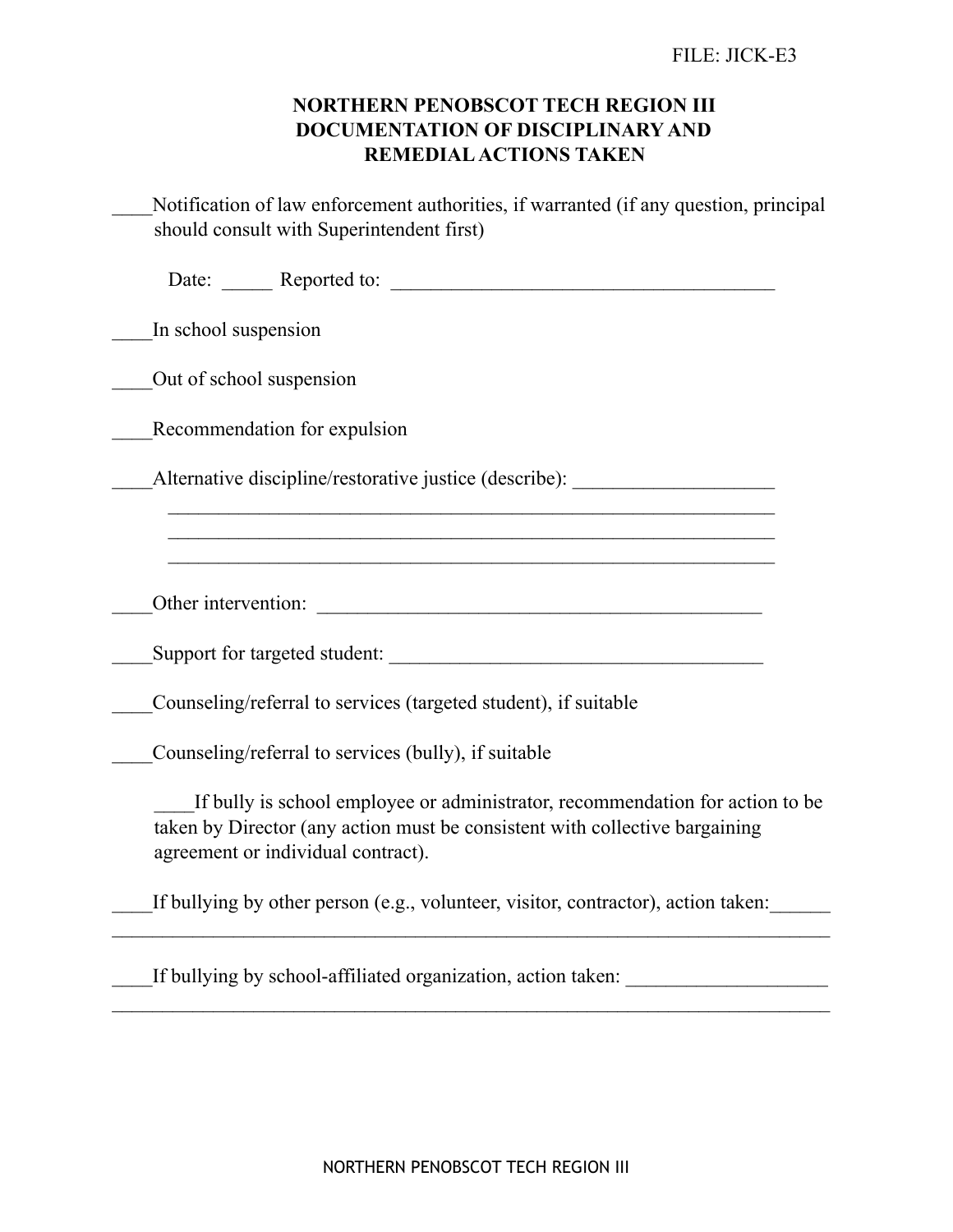Page 1 of 2

FILE: JICK-E3

## WRITTEN NOTIFICATION TO PARENTS/GUARDIANS OF TARGETED STUDENT, INCLUDING MEASURES BEING TAKEN TO ENSURE STUDENT'S SAFETY:

Date: <u>By: By: (Attach copy of notification here</u>)

WRITTEN NOTIFICATION TO PARENTS/GUARDIANS OF STUDENT FOUND TO HAVE ENGAGED IN BULLYING BEHAVIOR, INCLUDING PROCESS FOR APPEAL:

Date: \_\_\_\_\_ By: \_\_\_\_\_\_\_\_\_\_\_\_\_\_\_\_\_\_\_\_\_ (Attach copy of notification here)

# **[IMPORTANT: ALL NOTIFICATIONS MUST RESPECT CONFIDENTIALITY OF STUDENT AND EMPLOYEE INFORMATION AS PROVIDED BY FEDERAL AND MAINE LAW AND REGULATIONS.]**

Copy sent to Director on [\_\_\_\_\_\_\_\_\_\_\_]

Date

### **DOCUMENTATION OF APPEALS OF DIRECTOR'S DECISION**

Date appeal submitted:

**All appeals to the Cooperative Board must be submitted, in writing, within 14 Calendar days of the Director's decision, to the Central Office.** 

#### **ACTIONS TAKEN BY DIRECTOR**

Recommendation to Board for student expulsion

Action taken against employee: (If confidential employment action, in personnel file)

Recommendation to Board for suspension/revocation of sanctioning/approval of school-affiliated organization

Action on appeal of Director's decision: